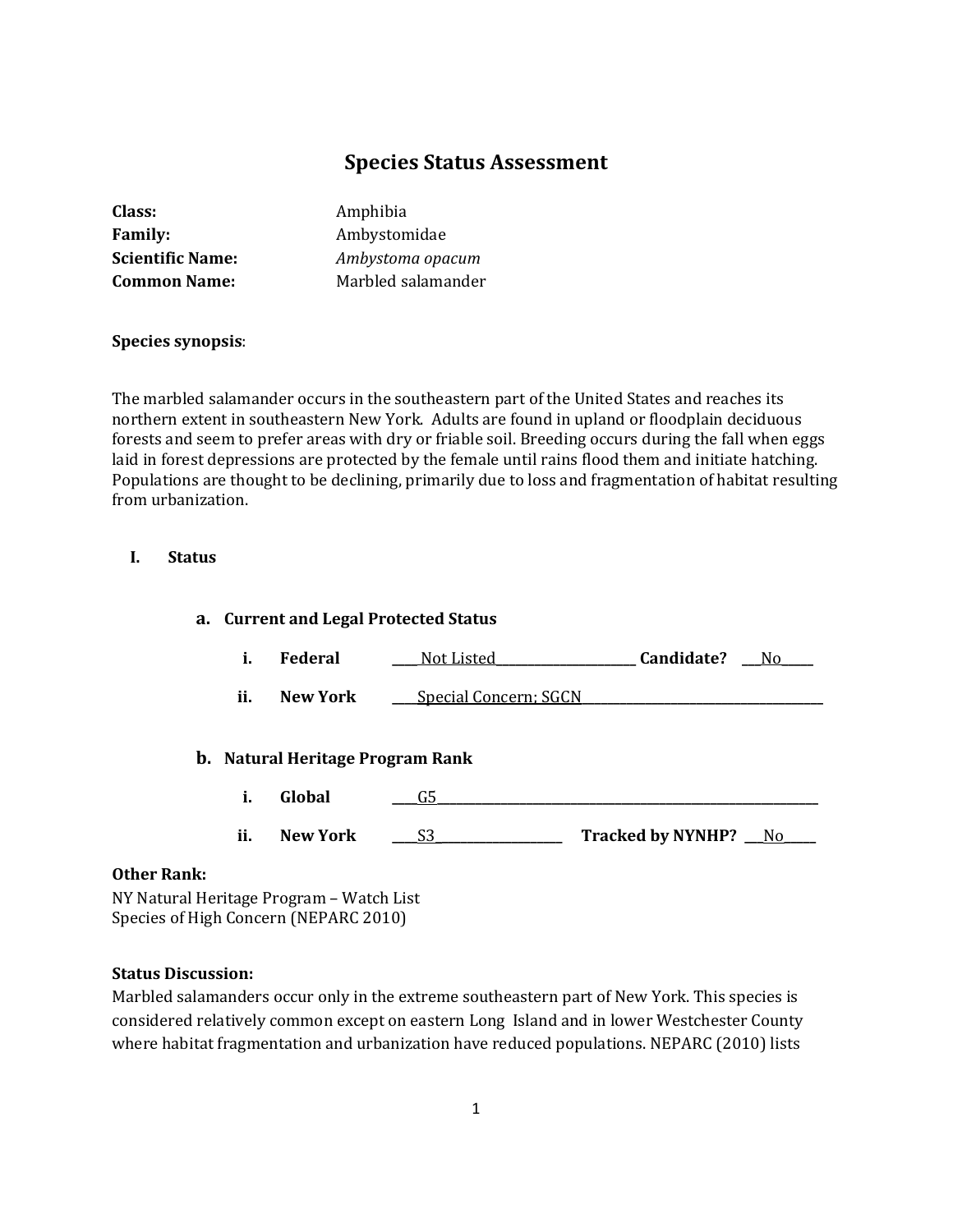marbled salamander as a Species of High Concern because more than 50% of northeastern states list it as SGCN.

## **II. Abundance and Distribution Trends**

- **a. North America**
	- **i. Abundance**

|                              | $\underline{X}$ declining ______ increasing | stable | unknown |
|------------------------------|---------------------------------------------|--------|---------|
| ii. Distribution:            |                                             |        |         |
| $X$ declining $\blacksquare$ | _increasing                                 | stable | unknown |

**Time frame considered: \_\_\_\_\_**Not Specified**\_\_\_\_\_\_\_\_\_\_\_\_\_\_\_\_\_\_\_\_\_\_\_\_\_\_\_\_\_\_\_\_\_\_\_\_\_\_**

**b. Regional (e.g., Atlantic Flyway, USFWS Region 5 – Northeast, Watershed, Hydrologic Unit)**

| Abundance                                   |               |            |         |
|---------------------------------------------|---------------|------------|---------|
| $\underline{X}$ declining ______ increasing |               | ____stable | unknown |
| ii. Distribution:                           |               |            |         |
| $X$ declining ______ increasing             |               | ____stable | unknown |
| <b>Regional Unit Considered:__</b>          | Northeast     |            |         |
| <b>Time Frame Considered:</b>               | Not specified |            |         |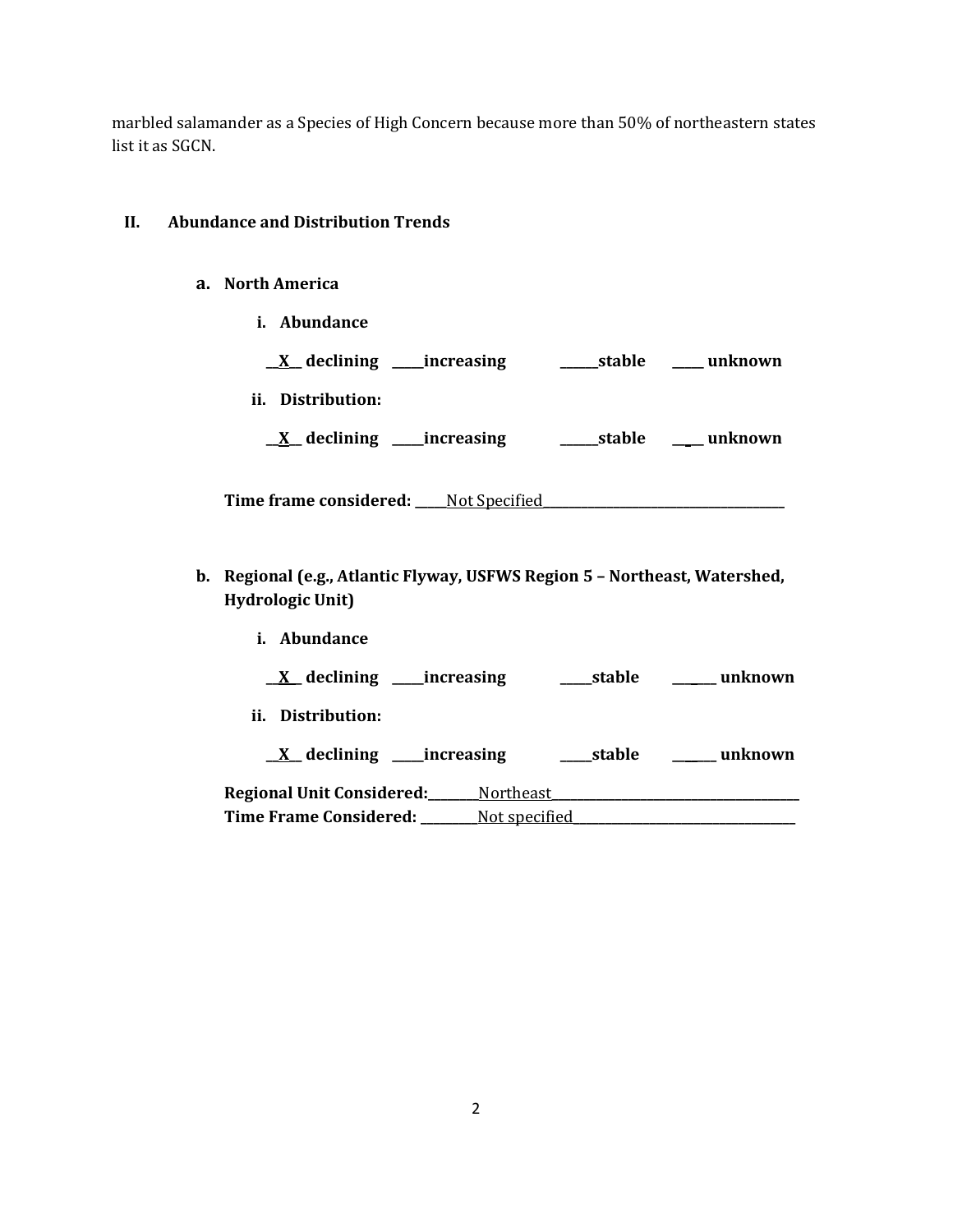**c. Adjacent States and Provinces**

| <b>CONNECTICUT</b>                                         | Not Present _________ No data ______                      |                   |
|------------------------------------------------------------|-----------------------------------------------------------|-------------------|
| i. Abundance                                               |                                                           |                   |
| ii. Distribution:                                          |                                                           |                   |
| Time frame considered: Klemens (1990): stable              |                                                           |                   |
|                                                            |                                                           |                   |
| i. Abundance<br>ii. Distribution:                          | ___ declining ____increasing ______stable ___ X__ unknown |                   |
| Time frame considered: 78 occurrences since 1980; no trend |                                                           |                   |
|                                                            |                                                           |                   |
| NEW JERSEY Not Present _______ No data __ X___             |                                                           |                   |
| i. Abundance                                               |                                                           |                   |
| ii. Distribution:                                          | ___ declining ____increasing ______stable ___ X__ unknown |                   |
|                                                            |                                                           |                   |
| Listing Status: Special Concern                            |                                                           | SGCN? __ Yes_____ |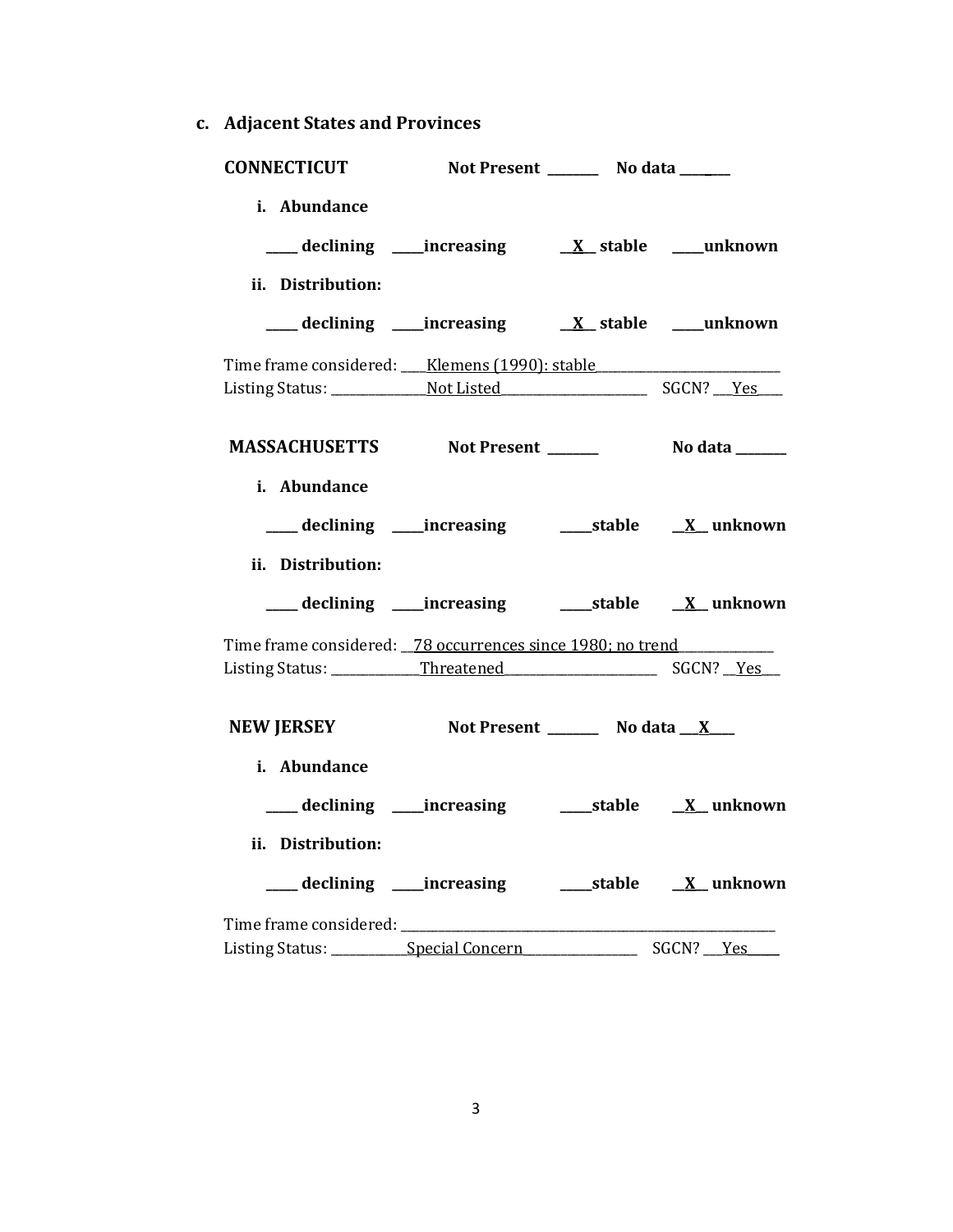| <b>ONTARIO</b>                                  | Not Present $X$                                                 | No data _______               |
|-------------------------------------------------|-----------------------------------------------------------------|-------------------------------|
| i. Abundance                                    |                                                                 |                               |
|                                                 | ___ declining ____increasing _______________stable _____unknown |                               |
| ii. Distribution:                               |                                                                 |                               |
| ___ declining ____ increasing                   |                                                                 | _________stable ______unknown |
|                                                 |                                                                 |                               |
| PENNSYLVANIA Not Present ________ No data _____ |                                                                 |                               |
| i. Abundance                                    |                                                                 |                               |
|                                                 | <u>X</u> declining ____increasing ______stable _____unknown     |                               |
| ii. Distribution:                               |                                                                 |                               |
| $\underline{X}$ declining _____ increasing      |                                                                 | ______stable ______unknown    |
|                                                 |                                                                 |                               |
|                                                 |                                                                 |                               |
| <b>QUEBEC</b>                                   | Not Present <u>X</u> ____                                       | No data ______                |
| i. Abundance                                    |                                                                 |                               |
|                                                 |                                                                 |                               |
| ii. Distribution:                               |                                                                 |                               |
| ____ declining _____ increasing                 |                                                                 | _________stable ______unknown |
|                                                 |                                                                 |                               |
|                                                 |                                                                 |                               |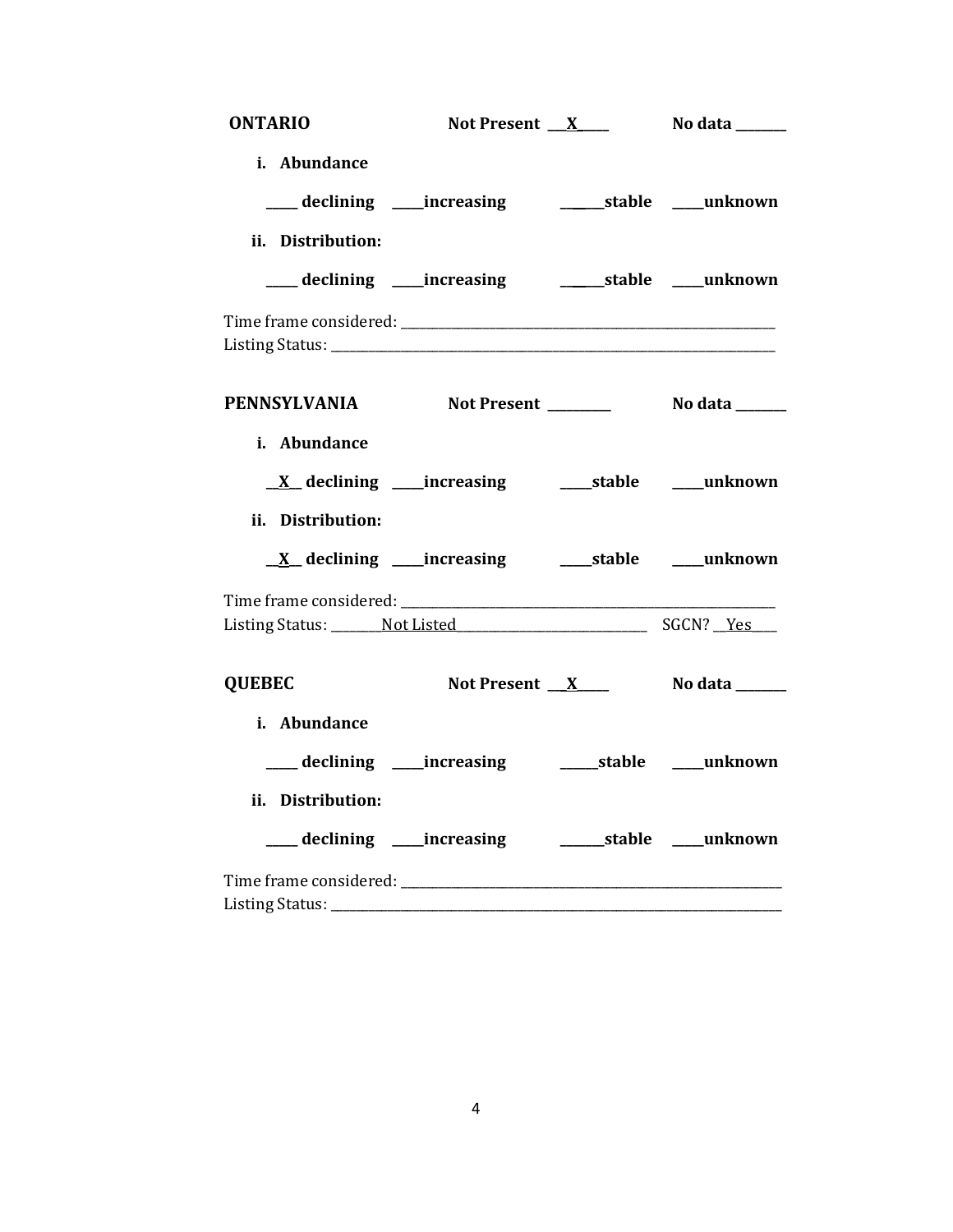| <b>VERMONT</b>                                                                   |                                                         | Not Present $X$ No data ________ |
|----------------------------------------------------------------------------------|---------------------------------------------------------|----------------------------------|
| i. Abundance                                                                     |                                                         |                                  |
|                                                                                  | ___ declining ____increasing ______stable _____unknown  |                                  |
| ii. Distribution:                                                                |                                                         |                                  |
|                                                                                  | ___ declining ____increasing _______stable _____unknown |                                  |
| Time frame considered: _species reported in VT but never verified                |                                                         |                                  |
| d. NEW YORK                                                                      |                                                         | No data ______                   |
| i. Abundance                                                                     |                                                         |                                  |
|                                                                                  |                                                         |                                  |
| ii. Distribution:                                                                |                                                         |                                  |
|                                                                                  |                                                         |                                  |
| Time frame considered: ____ past several decades _______________________________ |                                                         |                                  |

#### **Monitoring in New York.**

There are currently no regular monitoring activities in New York. The NY Amphibian and Reptile Atlas (Herp Atlas) was conducted in 1990-99. The Herp Atlas database also includes historic records from prior to 1990; these records are primarily a compilation of museum records and researchers' field notes.

#### **Trends Discussion:**

NatureServe (2012) notes a long-term trend in North America of "stable to declining by 50%," and a short-term trend of "stable to declining by 30%." Reliable trends are not available for salamanders in general and concern for the marbled salamander is based on its dependence on small, isolated seasonal wetlands and the knowledge of threats including loss of wetland habitat (Scott 2005), road mortality, acid rain, and the effects of predicted climate change.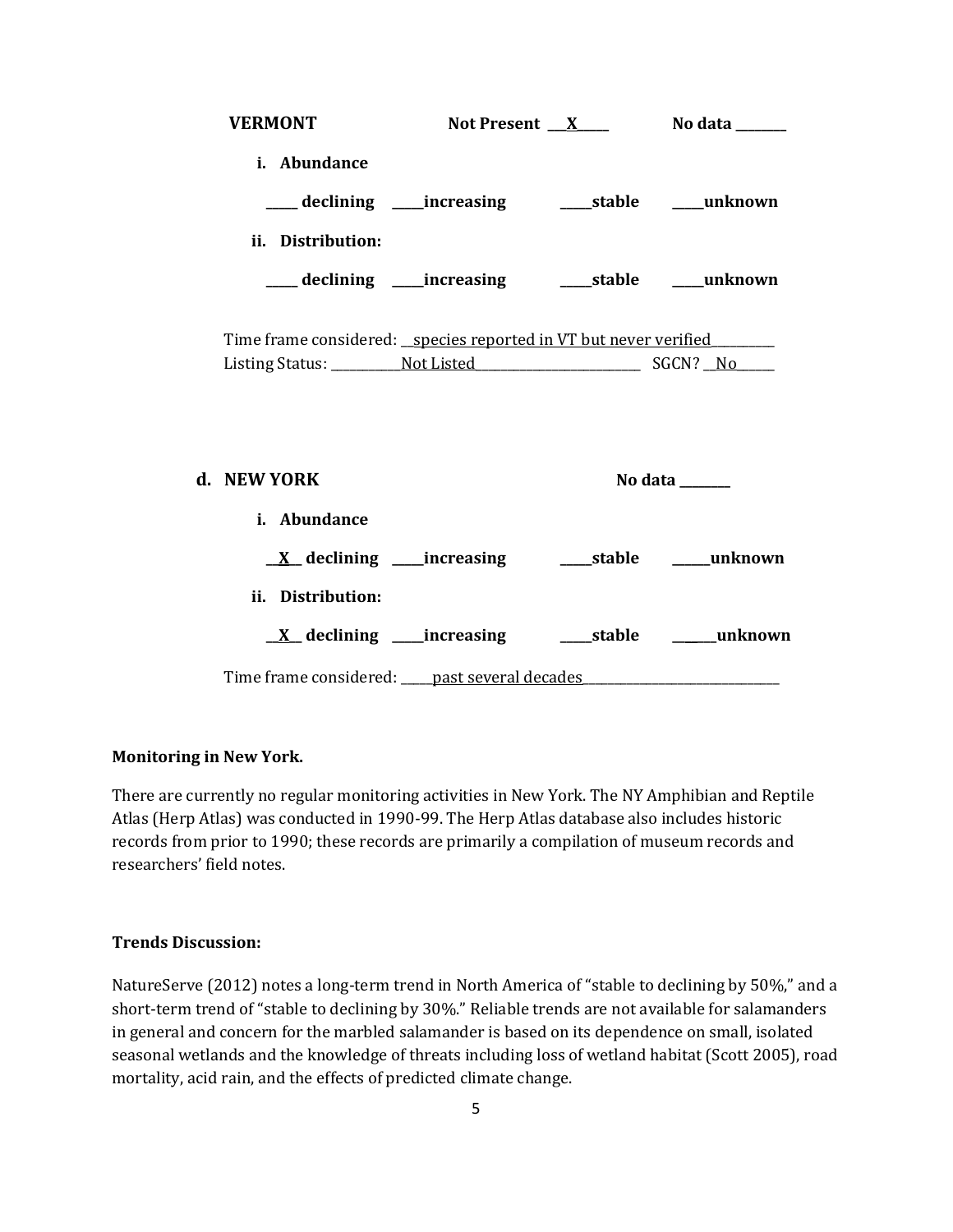Many local marbled salamander breeding sites have been eliminated by conversion of habitat to intensive human uses, and such losses are ongoing (Petranka 1998). Trends for New York's resident marbled salamanders appear to be decidedly negative over the past several decades (NY SWAP).



Figure 1: Conservation status of marbled salamander in the United States (NatureServe 2012).

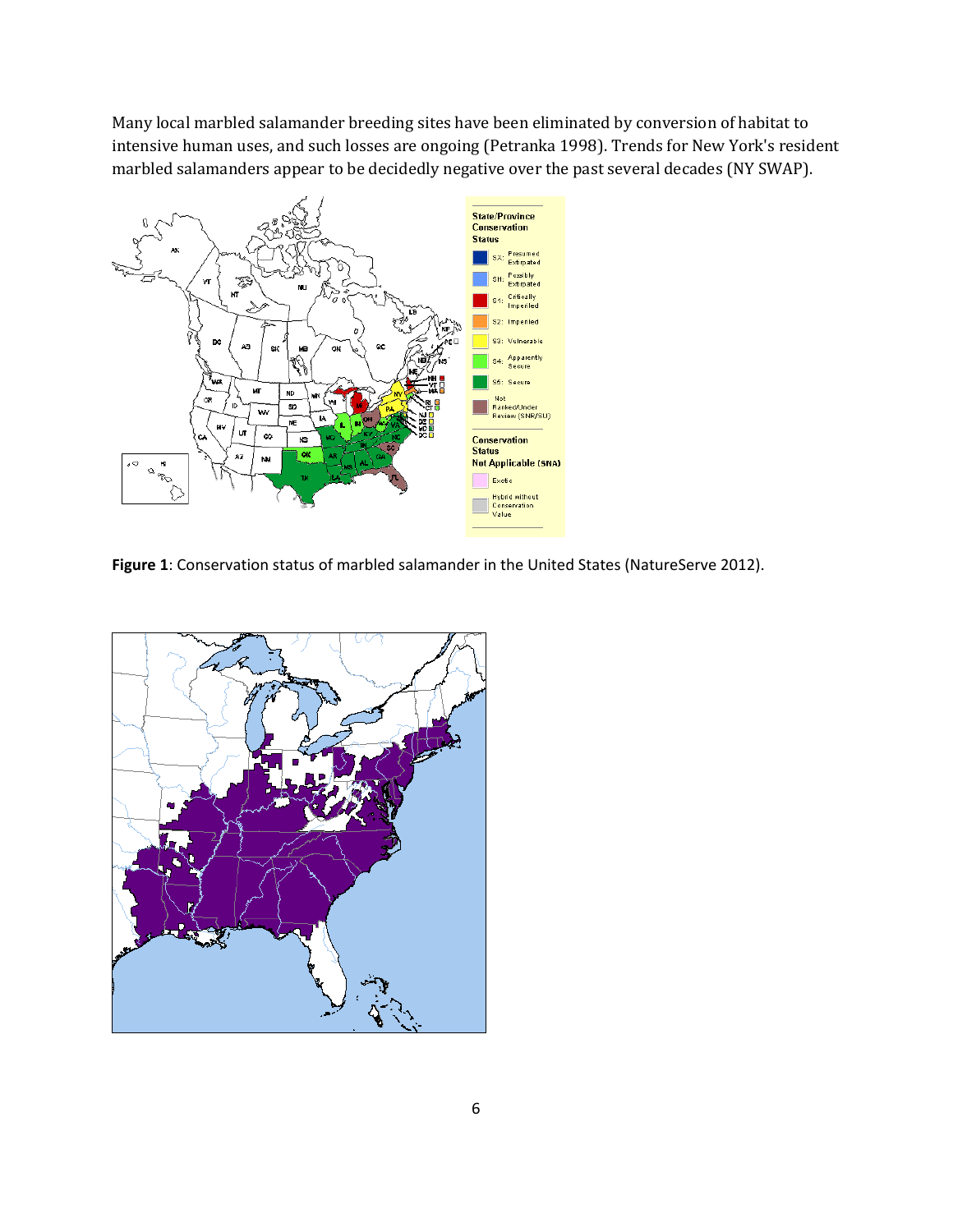**Figure 2**: Distribution of marbled salamander in the United States (NatureServe 2012). "Data developed as part of the Global Amphibian Assessment and provided by IUCN-World Conservation Union, Conservation International and NatureServe."



**Figure 3**: Distribution of marbled salamander in New York (NYS Herpetology database)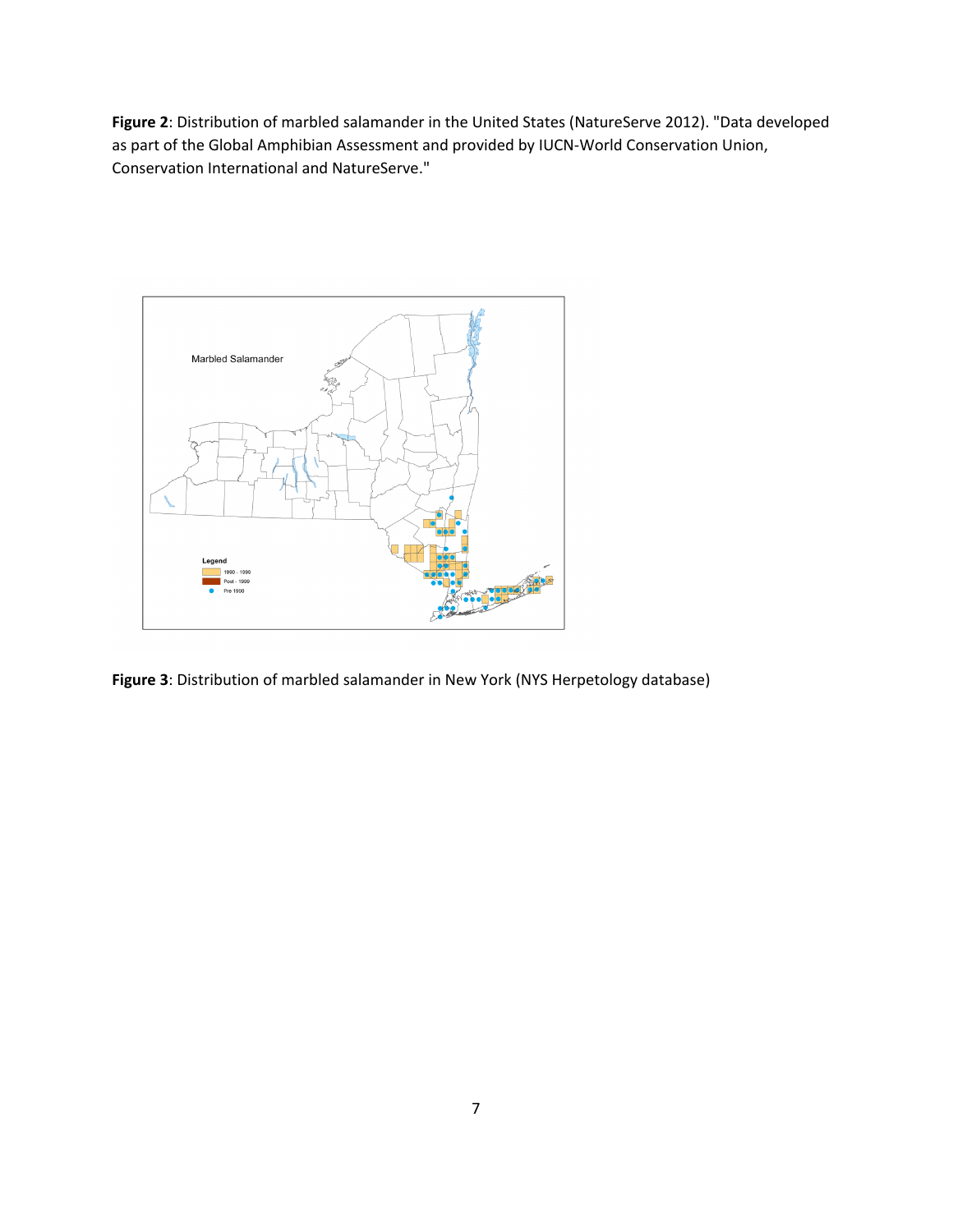## **III. New York Rarity, if known:**

| <b>Historic</b><br>(select one)                 | # of Animals | # of Locations | % of State |
|-------------------------------------------------|--------------|----------------|------------|
| prior to 1970<br>prior to 1980<br>prior to 1990 |              |                |            |
| <b>Details of historic occurrence:</b>          |              |                |            |
| <b>Current</b>                                  | # of Animals | # of Locations | % of State |
|                                                 |              |                | 5%         |

# **Details of current occurrence:**

The New York Amphibian and Reptile Atlas (1990-1999) documented marbled salamanders in 46 survey blocks, which are concentrated in the southeastern part of the state including eastern Long Island. There is a noticeable gap in western Long Island where development is extensive.

#### **New York's Contribution to Species North American Range:**

| % of NA Range in New York | <b>Classification of New York Range</b> |  |
|---------------------------|-----------------------------------------|--|
| $\frac{100}{2}$ (endemic) | <u>X</u> Core                           |  |
| 76-99                     | __ Peripheral                           |  |
| $\frac{1}{2}$ 51-75       | __ Disjunct                             |  |
| 26-50                     | Distance to core population:            |  |
| $-1 - 25$                 |                                         |  |

#### **Rarity Discussion:**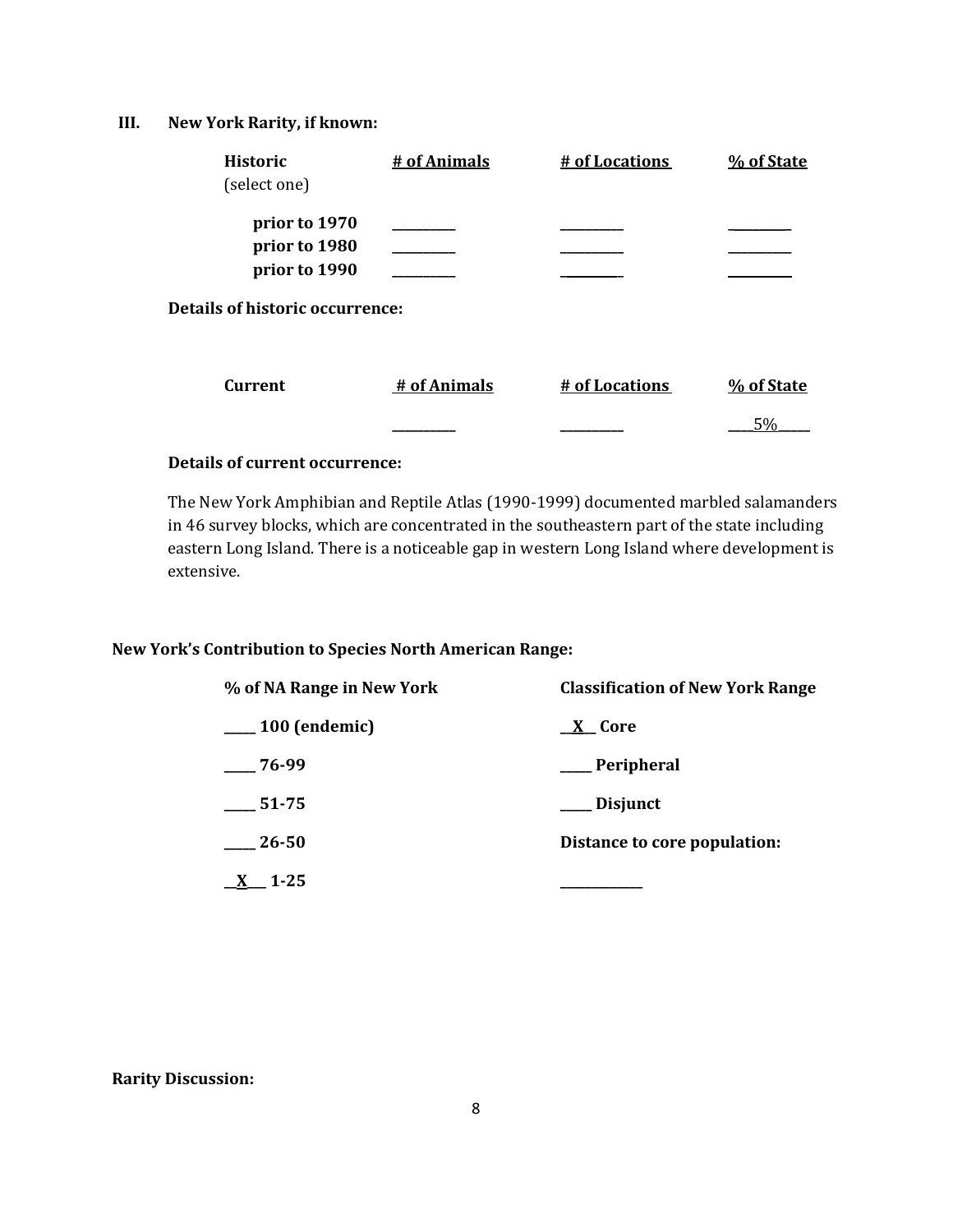In early accounts marbled salamander are described as common but secretive; however, no data on population sizes were collected before the 1960s. They are currently considered to be common across the range and may be locally abundant; population sizes range from dozens to hundreds (Scott 2005).

# **IV. Primary Habitat or Community Type:**

- 1. Oak Forest
- 2. Hardwood Swamp
- 3. Coastal Plain Pond
- 4. Floodplain Forests
- 5. Vernal Pool
- 6. Coastal Hardwoods

#### **Habitat or Community Type Trend in New York:**

| $\underline{X}$ Declining  | <u>X</u> Stable | __ Increasing     | ___Unknown                                                                      |
|----------------------------|-----------------|-------------------|---------------------------------------------------------------------------------|
|                            |                 |                   | Time frame of decline/increase: _wetlands declining since 1970s; forests stable |
| <b>Habitat Specialist?</b> |                 | <b>Example SE</b> | No.                                                                             |
| <b>Indicator Species?</b>  |                 | <b>Yes</b>        | No                                                                              |

#### **Habitat Discussion:**

From Gibbs et al. (2007): Marbled salamanders are found in upland and floodplain deciduous forests with wet depressions that provide fall breeding pools. Bishop (1941) noted that this salamander seems to prefer forests with dry, friable soils and well-drained slopes as long as moist areas are nearby. Breeding occurs during the fall in forest depressions that contain water during the fall, winter, and spring but dry up during summer. Merovich and Howard (2000) note that constructed pools will be used for breeding but that pools older than 30 years are preferred. Streambeds may be used for migration routes (Gibbs 1998).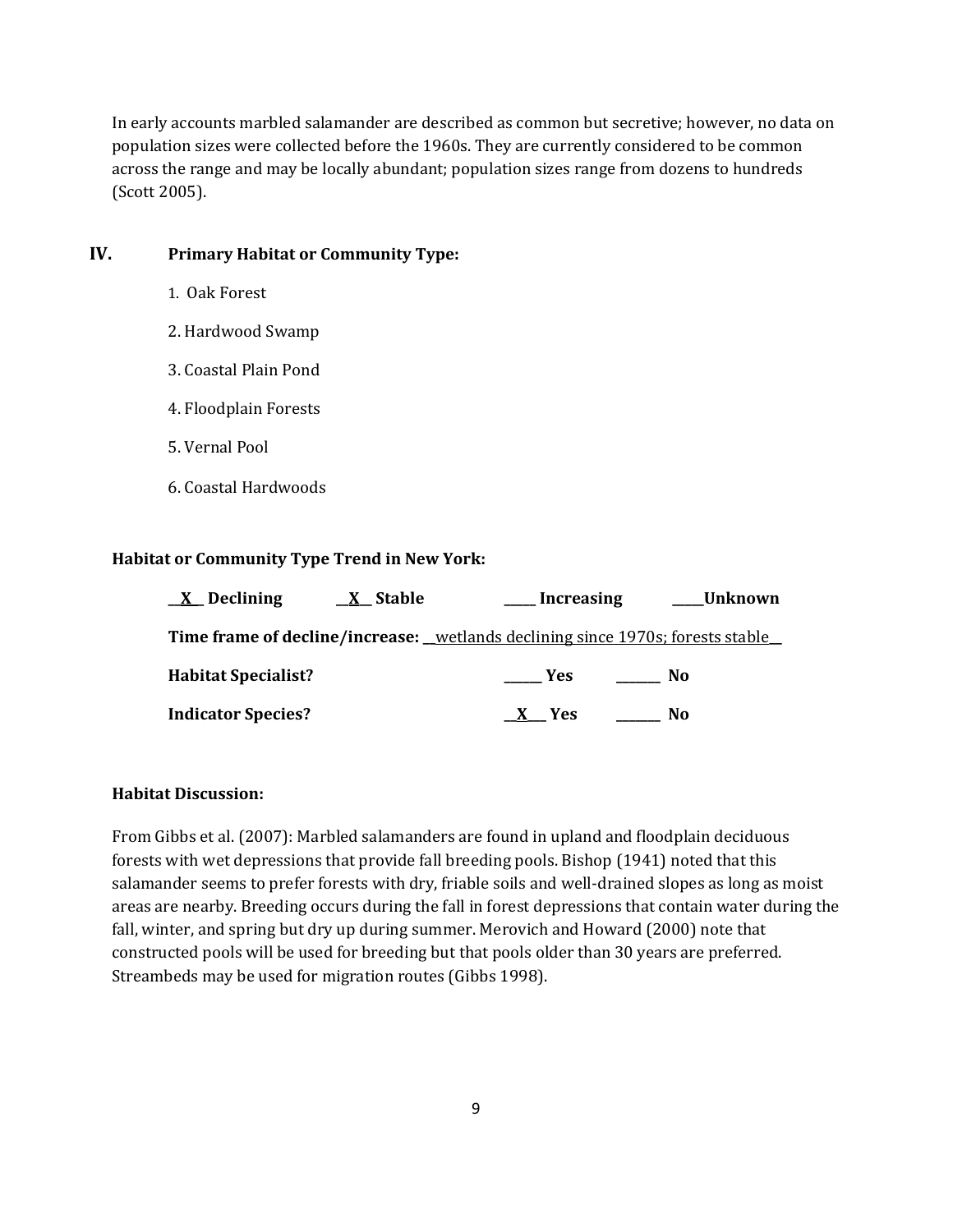- **V. New York Species Demographics and Life History**
	- **\_\_X\_\_\_ Breeder in New York**
		- **\_\_X\_\_ Summer Resident**
		- **\_\_X\_\_ Winter Resident**
		- **\_\_\_\_\_ Anadromous**

**\_\_\_\_\_ Non-breeder in New York**

- **\_\_\_\_\_ Summer Resident**
- **\_\_\_\_\_ Winter Resident**
- **\_\_\_\_\_ Catadromous**
- **\_\_\_\_\_ Migratory only**
- **\_\_\_\_\_Unknown**

#### **Species Demographics and Life History Discussion:**

Modified from Gibbs et al. (2007): Marbled salamanders have the unusual distinction among amphibians of breeding during the fall rather than during the spring. Migration to breeding areas takes place during late summer or early fall. Males are followed by females to the edges of forest depressions. Courtship and mating may take place at those depressions, or during the migration. Fertilized eggs are laid in a shallow nest near the depression that is constructed by the female. Nests may be under leaf litter or woody debris in depressions that are moist or dry. The female remains with the eggs, curled around them and turning them periodically until fall rains fill the depression and submerge the eggs. Flooding of the nest initiates hatching quickly and larvae remain in the frozen pool through the winter months. Metamorphosis occurs in May through July. Parental care of the unhatched eggs is vital to nest survival.

In the spring, marbled salamander larvae feed on the newly hatched larvae of other salamanders with an intensity that can affect which species persist in an area (Cortwright and Nelson 1990).

### **VI. Threats:**

Known threats to all salamanders include loss and degradation of habitat due to conversion of land to agriculture and urban areas. Klemens (1990) noted that although marbled salamanders were most frequently found at undisturbed sites, they were found at disturbed sites as well. As an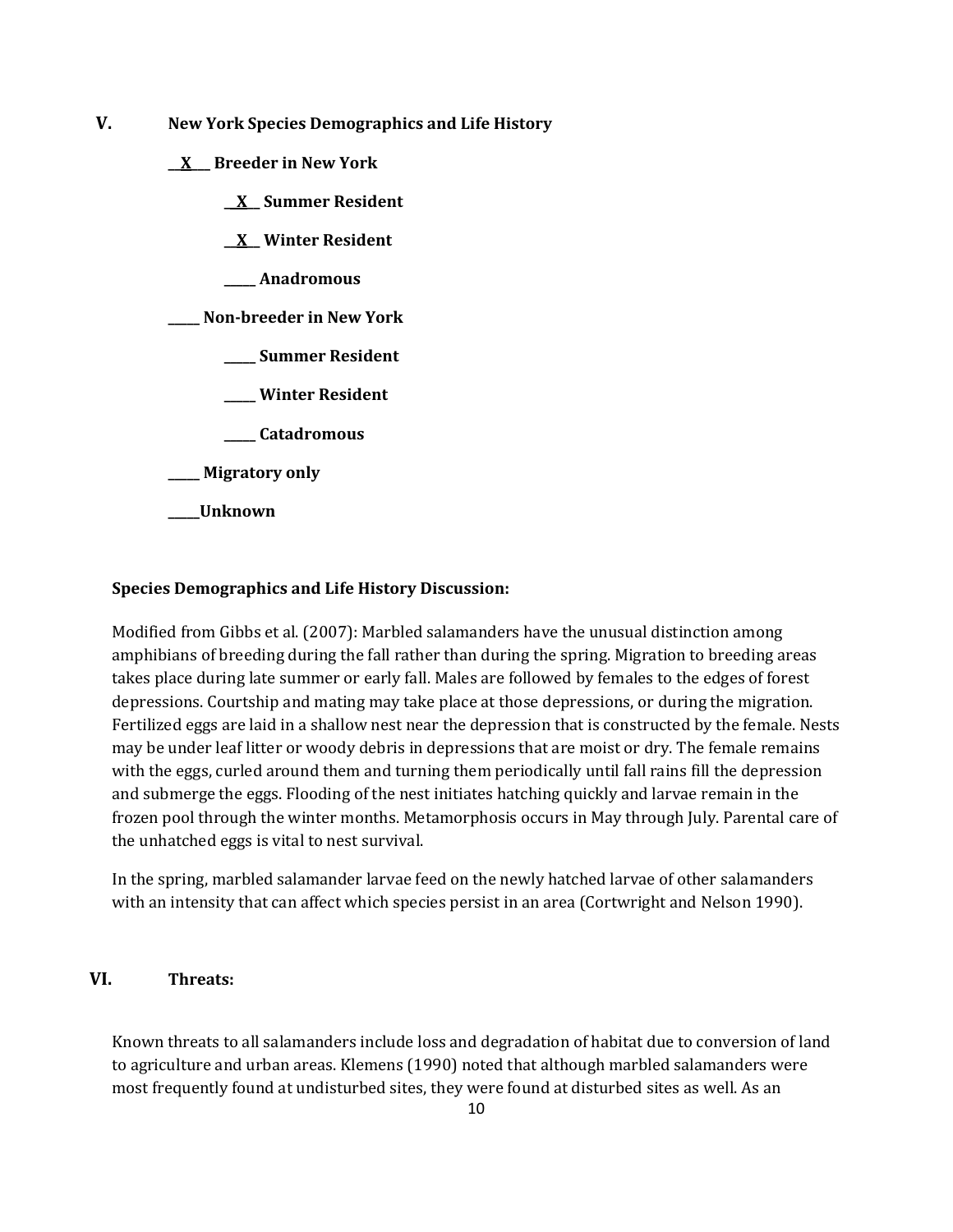obligate vernal pool species, marbled salamanders are sensitive to degradation of water quality from a variety of pollution sources including household garbage, agricultural runoff, pesticides, and siltation. Acid deposition may result in embryo death and larval deformities, though studies have been contradictory (Massachusetts Division of Fisheries & Wildlife 2005). Roads negatively affect marbled salamander abundance in roadside habitats, as they are a significant source of mortality (deMaynadier and Hunter 2000). Logging affects vernal pool obligates by disrupting migratory movements, introducing roads, and reducing water quality. In addition, reforestation of commercial forests with coniferous species is detrimental to species that rely on a mixed forest habitat (NH State Wildlife Action Plan 2005).

Climate change that affects hydroperiod and/or water temperature of vernal pools could have significant impacts on productivity (Rowe and Dunson 1995). Global warming may also increase the frequency of fungal outbreaks (Gibbs et al. 2007).

The chytrid fungus, *Batrachochytrium dendrobatidis* (Bd), first described in 1998 (Longcore et al. 1999), is a fungal pathogen that has affected more than 200 amphibian species in 6 countries (Skerratt et al. 2007). Bd has been identified in marbled salamanders (Kinney et al. 2011).

Marbled salamander was classified as "highly vulnerable" to predicted climate change in an assessment of vulnerability conducted by the New York Natural Heritage Program (Schlesinger et al. 2011).

# **Are there regulatory mechanisms that protect the species or its habitat in New York?**



In 2006, the State of New York adopted legislation (ECL section 11-0107 sub 2) that gave all native frogs, turtles, snakes, lizards and salamanders legal protection as game species, and no salamander species are open to harvest. The legislation also outlaws the sale of any native species of herpetofauna regardless of its origin.

The Freshwater Wetlands Act provides protection for wetlands greater than 12.4 acres in size under Article 24 of the NYS Conservation Law. The Army Corps of Engineers has the authority to regulate smaller wetlands in New York State, and the DEC has the authority to regulate smaller wetlands that are of unusual local importance. The seasonal woodland pools that are required for breeding have no regulatory protection in New York State.

**Describe knowledge of management/conservation actions that are needed for recovery/conservation, or to eliminate, minimize, or compensate for the identified threats:**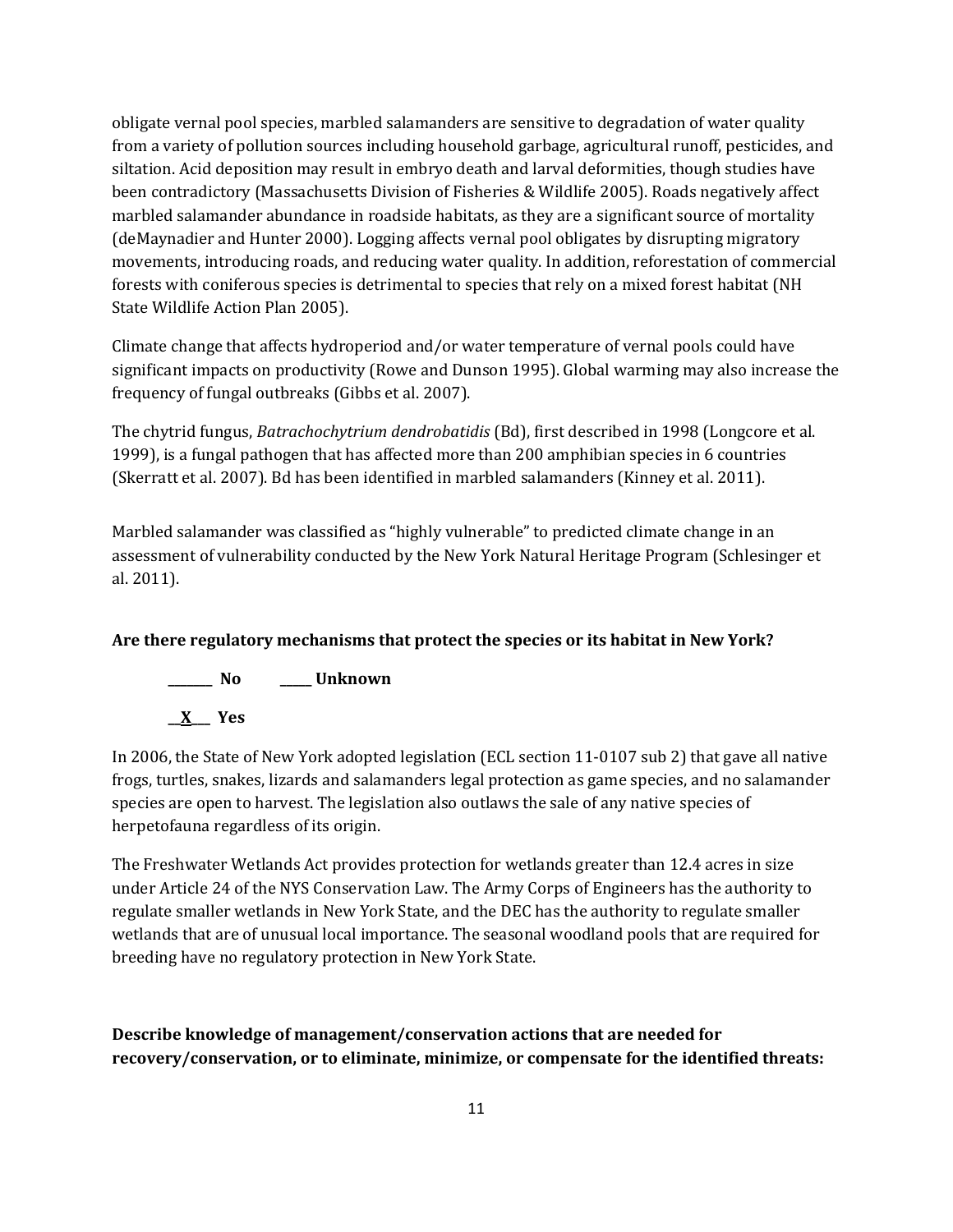Semlitsch (1998) reviewed literature on several Ambystoma species and concluded that a radius of less than 200 meters around a breeding pond would likely encompass the terrestrial habitat used by more than 95 percent of adults.

| <b>Conservation Actions</b> |                                         |  |
|-----------------------------|-----------------------------------------|--|
| <b>Action Category</b>      | <b>Action</b>                           |  |
| Land/Water Protection       | Resource & Habitat Protection           |  |
| Land/Water Management       | Site/Area Management                    |  |
| Land/Water Management       | Habitat and Natural Process Restoration |  |
| Land/Water Management       | Invasive/Problematic Species Control    |  |
| Law/Policy                  | Legislation                             |  |

Conservation actions following IUCN taxonomy are categorized in the table below.

The Comprehensive Wildlife Conservation Strategy (NYSDEC 2005) includes recommendations for the following actions for vernal pool salamanders, which includes marbled salamander.

#### **Easement acquisition:**

Secure wetland and adjacent upland habitats critical to species survival by acquisition of conservation easements, or by other land protection mechanisms.

## **Habitat management:**

Develop and implement measures to manage reductions of wetland habitat quality caused by invasive plants, by offroad vehicles, and by introductions of fish and other predatory species.

#### **Habitat research:**

- Enable research to further document extent of upland habitat required by vernal pond breeding salamanders.
- Develop standardized habitat survey protocols, and implement survey protocols at all known and potentially suitable sites, to document the character, quality and extent of occupied habitat.

#### **Life history research:**

Document life history parameters specific to New York populations of the species, including age and sex ratios, longevity, age at sexual maturity, survivorship of young, predator-prey relationships, and wetland/upland habitat requirements.

#### **Modify regulation:**

- \_\_\_\_ Modify Freshwater Wetlands Act, in order to protect wetlands smaller than 12.4 acres where they support species of conservation concern, and in order to expand the protected upland buffer beyond the 100-foot limit where necessary.
- \_\_\_\_ Adopt into New York's Environmental Conservation Law provisions which designate tiger salamander, marbled salamander, Jefferson salamander and blue-spotted salamander as protected small game species.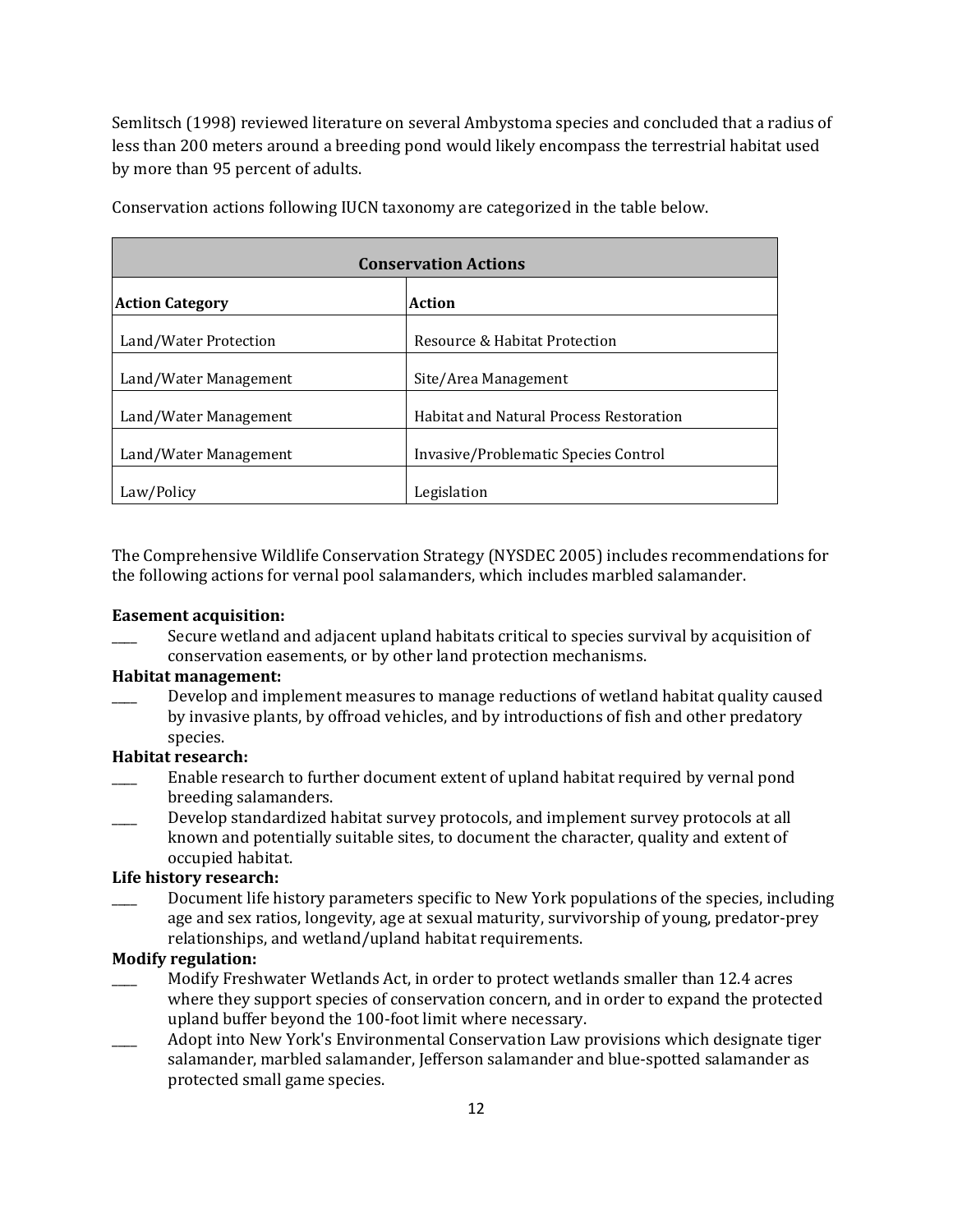#### **Other action:**

Determine significance of specific threats to populations of species in this group, and formulate management options to control significant threats.

#### **Population enhancement:**

\_\_\_\_ Employ restoration techniques for tiger salamanders at selected sites as needed, including head starting, and repatriation/relocation strategies.

#### **Population monitoring:**

\_\_\_\_ Conduct periodic re-survey of known sites of species occurrence, in order to detect population trends.

#### **Statewide baseline survey:**

- Develop standardized population survey protocols, and implement survey protocols at all known and potentially suitable sites, to document the extent of occupied habitat.
- Develop standardized population survey protocols, and implement survey protocols at all known and potentially suitable sites, to document the statewide distribution of species in this group.

#### **VII. References**

Bishop, S.C. 1941. The salamanders of New York. New York State Museum Bulletin No. 324. Albany, NY.

Cortwright, S. A., and C. E. Nelson. 1990. An examination of multiple factors affecting community structure in an aquatic amphibian community. Oecologia 83:123-131.

deMaynadier, P. G., and M. L. Hunter, Jr. 2000. Road effects on amphibian movements in a forested landscape. Natural Areas Journal 20:56-65.

deMaynadier, P. G., and J. E. Houlahan. 2007. Conserving vernal pool amphibians in managed forests. Pages 253-280 *in* Science and conservation of vernal pools in northeastern North America (A. J. K. Calhoun and P. G. deMaynadier, eds.). CRC Press, Boca Raton, FL.

Gibbs, J. P., A. R. Breisch, P. K. Ducey, G. Johnson, J. L. Behler, R. Bothner. 2007. Amphibians and reptiles of New York State: Identification, natural history, and conservation. Oxford University Press. 504 pages.

Kinney V. C., J. L. Heemeyer, A. P. Pessier, and M. J. Lannoo. 2011. Seasonal Pattern of *Batrachochytrium dendrobatidis* Infection and Mortality in *Lithobates areolatus*: Affirmation of Vredenburg's "10,000 Zoospore Rule". PLoS ONE 6(3): e16708. doi:10.1371/journal.pone.0016708

Klemens, M. W. 1993. Amphibians and reptiles of Connecticut and adjacent regions. State Geological and Natural History Survey of Connecticut, Bulletin 112. xii + 318 pp.